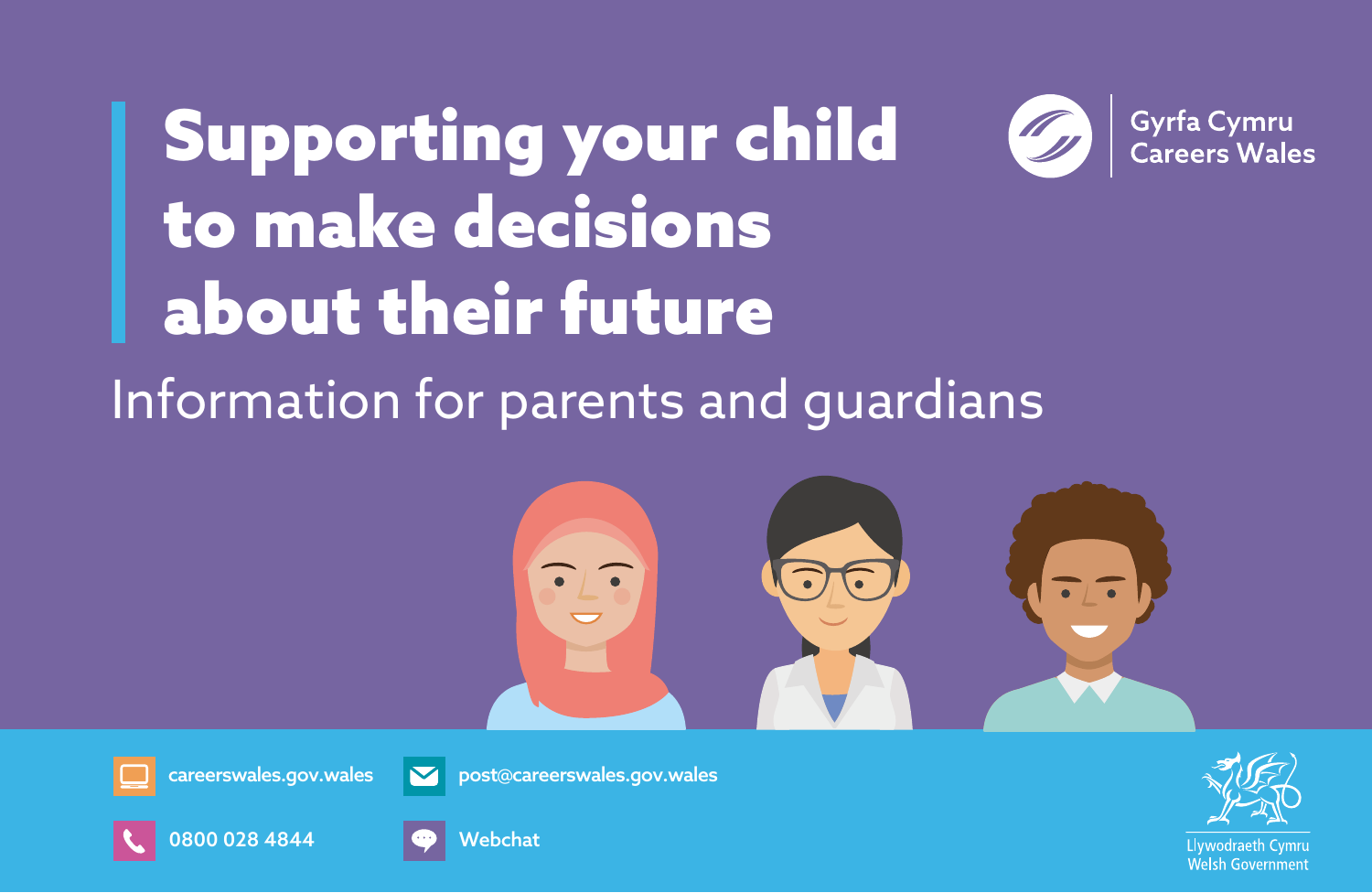**We've listed the services that we provide to your child in school, sixth form or college. As part of this service, we may contact you or your child via email, text or phone to let you know more about activities, events or information that is relevant to your child's education and future career.**



# **Our services**

**We attend parent evenings and option evenings / events in schools**



**We will supply a learning and skills plan for pupils with additional learning needs who are progressing to college, higher education or work based learning**



Year 9, 10 and 11





**Provide information on different jobs, industries and future skills**



#### Young people in post 16 education



**Support for students with additional learning needs who have a learning and skills plan**

#### **Digital support**

**One to one guidance interviews**

**Employer engagement events**



**Careers fairs supported by our partners**







- **• Our website**
- **• Buzz Quiz**
- **• Job Matching Quiz**
- **• Social media**
- **• Web chat support**
- **• Online videos and resources**
- **• Video interviews for Yr 11**
- **• Podcasts**
- **• CareersCraft**



- **• Our website**
- **• Buzz Quiz**
- **• Job Matching Quiz**
- **• Social media**
- **• Web chat support**
- **• Online videos and resources**
- **• Video interviews for Yr 11-13**
- **• Podcasts**



**Support for pupils with additional learning needs**



**Information campaigns**



**Interactive workshops**



E

**Attendance at additional learning needs transition reviews**

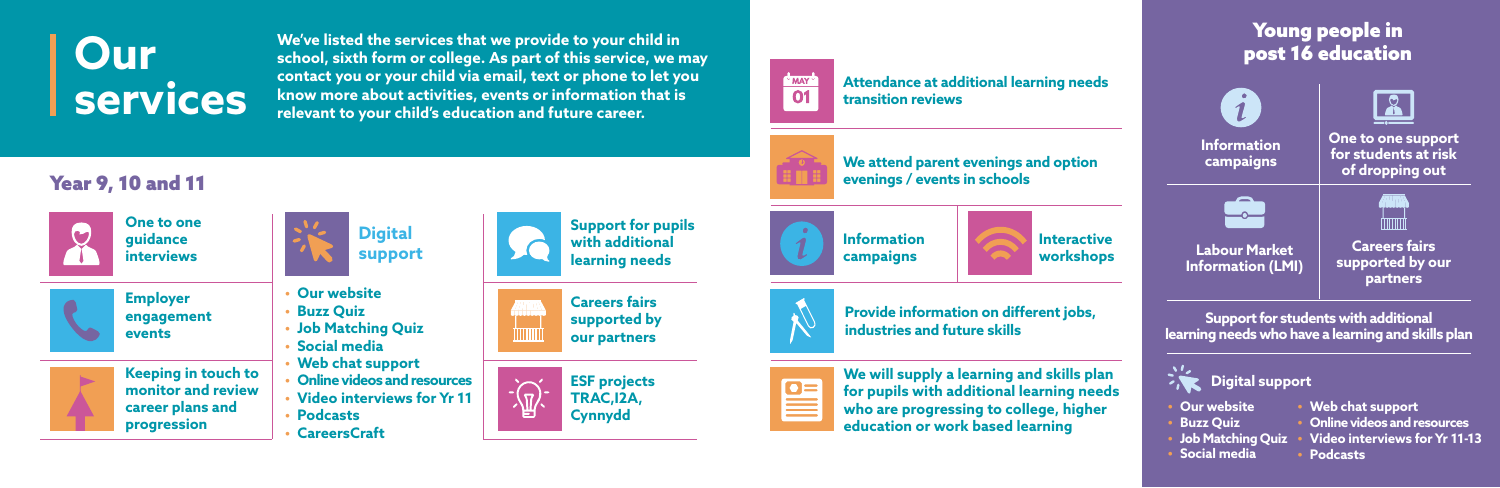# **About us**

**We are here to help young people and adults make career plans and decisions, to move into the right training, further learning or employment opportunities.**

**Our services focus on supporting customers to develop awareness and aspirations to equip them to make effective career decisions throughout their lives.**

**Our services can be accessed vi[a careerswales.gov.wales,](https://careerswales.gov.wales)  telephone, webchat, or by speaking to a careers adviser.**



**Careers Wales provides free and impartial careers information and support for anyone making education or employment decisions.**

> **Education choice:** In either year 8 or 9 your child will choose which subjects, courses and qualifications to study in years 10 and 11.

The choice of GCSE subjects will have some effect on what your child can do in the future. However, choosing subjects that suit your child and their abilities is most important. If they have a career in mind think about the subjects they might need. If not, go for a good balance. This will keep their career options open later on.

**Your child will make important decisions throughout their years in education. Careers Wales can support you and your child in making the right decisions to help them achieve their career ambitions.**

**Career journey**

**Age: 13-14** 

**In school** your child will be given the opportunity to try our Buzz Quiz, Job Matching Quiz and CareersCraft to help them discover more about their personalities and strengths and to explore job ideas.

Why not try these quizzes at home with your child on our website. Visit **[careerswales.gov.wales](mailto:https://careerswales.gov.wales?subject=Careers%20Wales)** and follow the icons on the homepage.

**What to think about:**



Year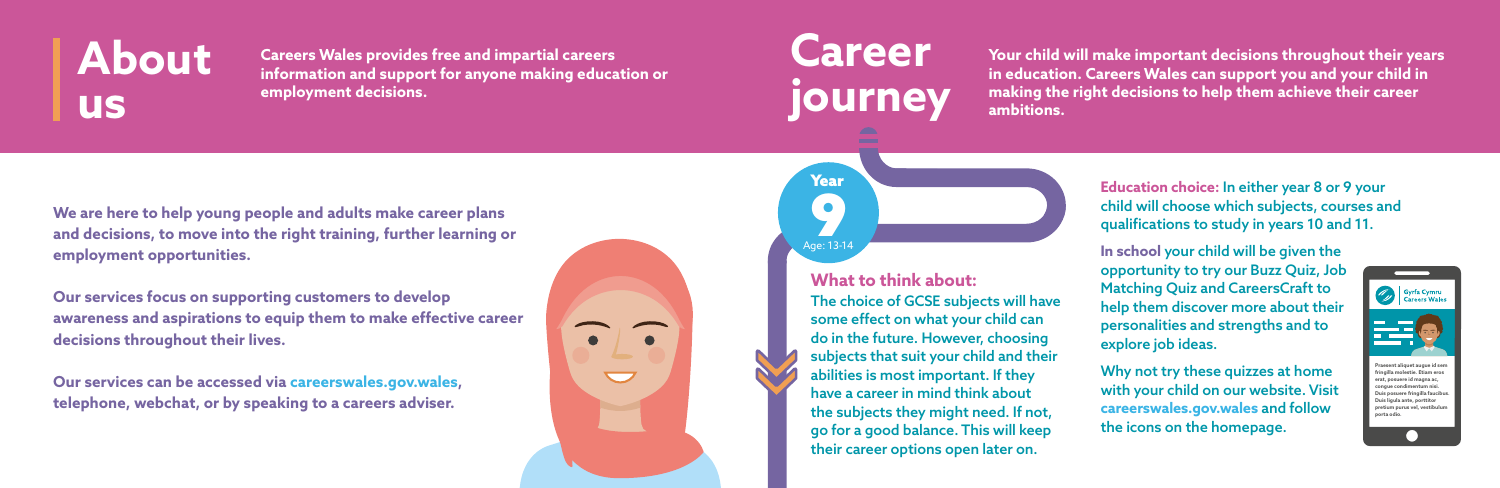After GCSEs your child will face a number of choices. Your child could continue in full-time education in college or sixth form, consider further training such as apprenticeships or work based learning, or get a job.

#### **Career Check:**

Pupils will be asked to complete a questionnaire called career check in year 10 or 11. This survey will show us how far your child has got with planning for the future and what support we need to offer.

# **Career journey**

## **Education or career choice** Age: 17-18 **13**

If your child has a career in mind, research the entry requirements and find out if any specific subjects or courses are required. This will impact on their next steps. Speak to our careers advisers at parent evenings and parent events or visit **[careerswales.gov.wales](https://careerswales.gov.wales)** for further support. Apprenticeships and other work based learning offer fantastic opportunities to earn and learn.

**Age: 15-16** 

- 
- $\vee$  Apprenticeship
- $\checkmark$  Getting a job
- $\vee$  Volunteering
- Taking a gap year
- 



#### **What to think about:**

Year

At this stage, your child could opt for higher education at college or university; get on the job training with an apprenticeship or higher apprenticeship; take a gap year or do some voluntary work; get a job or consider self-employment.

#### **What to think about:**

Your child's choice of career will decide their next steps. Research entry requirements and consider all the options.

 $\vee$  Continuing in education or training

- 
- 
- 
- 
- $\checkmark$  Starting their own business



These include:

Year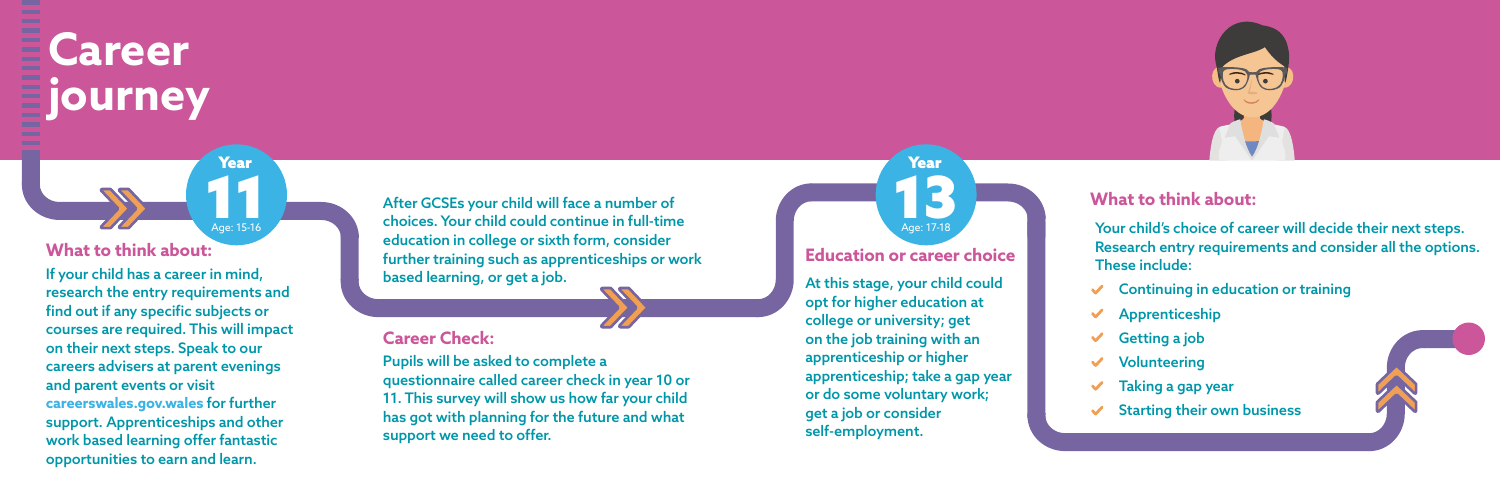The economy and jobs market is set to significantly change over the coming **Solut and your child months and even years as a result of the pandemic.** 

# How can you help your child make career choices? **Support available for**

**In this rapidly changing situation, impartial careers advice and guidance is more important then ever. We want to support you with the most up to date information and advice so you can be in the best position to help your child navigate their career path.**

| You will be a big influence on your child's                                                                                                            | Encourage them to develop their skills                                                     |
|--------------------------------------------------------------------------------------------------------------------------------------------------------|--------------------------------------------------------------------------------------------|
| career choices. Here are some tips on how                                                                                                              | through education, hobbies, interests, work                                                |
| you can help:                                                                                                                                          | experience and part-time jobs.                                                             |
| Discuss their future career ideas and<br>encourage them to think about all the<br>options available.                                                   | Encourage them to research and allow<br>them to make their own choices.                    |
| Encourage them to make full use of the                                                                                                                 | Show them the Buzz Quiz to discover their                                                  |
| help available to them in school, college                                                                                                              | strengths and the Job Matching Quiz and                                                    |
| and from Careers Wales.                                                                                                                                | CareersCraft to explore job ideas.                                                         |
| Use careerswales.gov.wales to look to<br>the future by finding out about the job<br>market, skills employers are looking for<br>and employment trends. | Attend Careers Wales events and webinars -<br>e.g apprenticeship awareness virtual events. |

**All schools have a careers education programme aimed at providing learners with information and experiences to help with future career ideas.**



All schools have a careers education programme aimed at providing learners with information and experiences to help with future career ideas.

Careers advisers are available at all schools to give career information, advice and guidance and to deliver group workshops. Extra help and support is available for those with learning difficulties and/or disabilities.

Careers advisers have access to the latest Labour Market Information (LMI) which includes information about job trends, growth sectors and skills shortages.

Our advisers are available on the telephone and through webchat. We attend school parents evenings and run events specifically for parents. Follow us on social media for the latest news and events.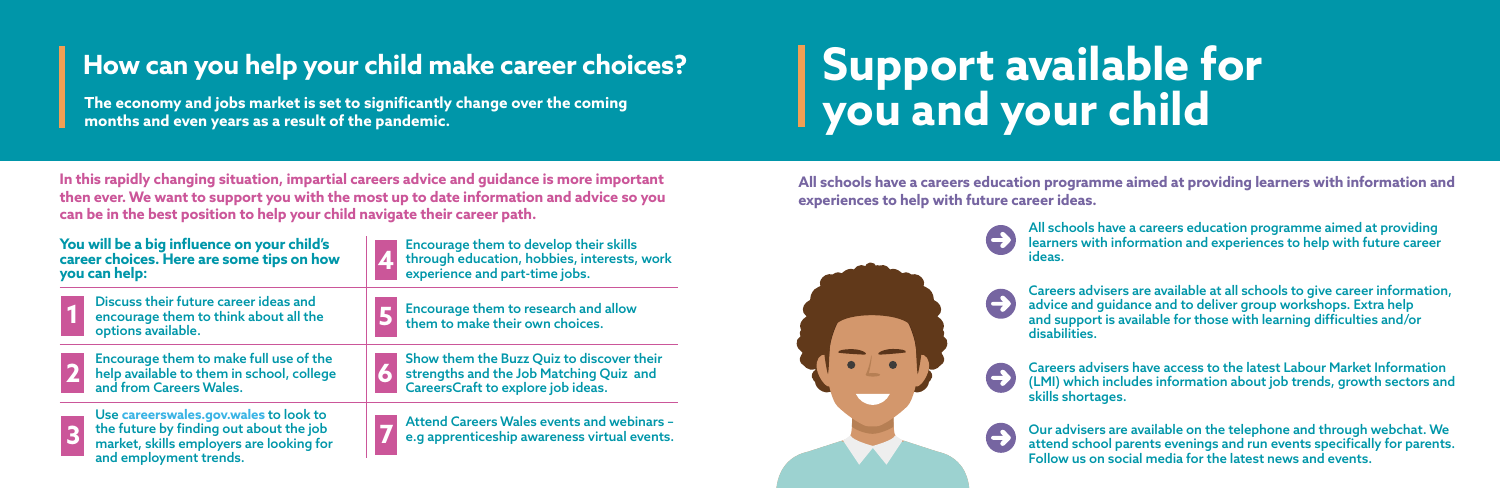**Our website is full of information, tools and resources to help you and your child. You can:**

- Search for information on 100's of different careers to find out more about wages, what qualifications are needed and the skills and qualities required for different jobs.
- Search and apply for apprenticeship vacancies, work based learning and job vacancies.
- Look at videos, case studies and articles.
- Use interactive tools and resources such as the Buzz Quiz, Job Matching Quiz and CareersCraft to give ideas and plan next steps.
- Access Labour Market Information (LMI) on a range of sectors providing up to date trends, to help your child choose their careers.
- Coming soon! A series of virtual open days will be running in February 2021 for years 9,11,12 and 13 to help them make decisions about their future.

# **How can our website help**



### **What details do we hold and why?**

For us to provide our services, it is necessary for us to hold personal data about the customers we work with. To find out more about how we use personal data you can find our privacy notice online at **[careerswales.gov.wales/about](https://careerswales.gov.wales/about-us/privacy-notice)us/privacy-notice**.

If you would like a printed copy of our privacy notice, please call us on 0800 028 4844.